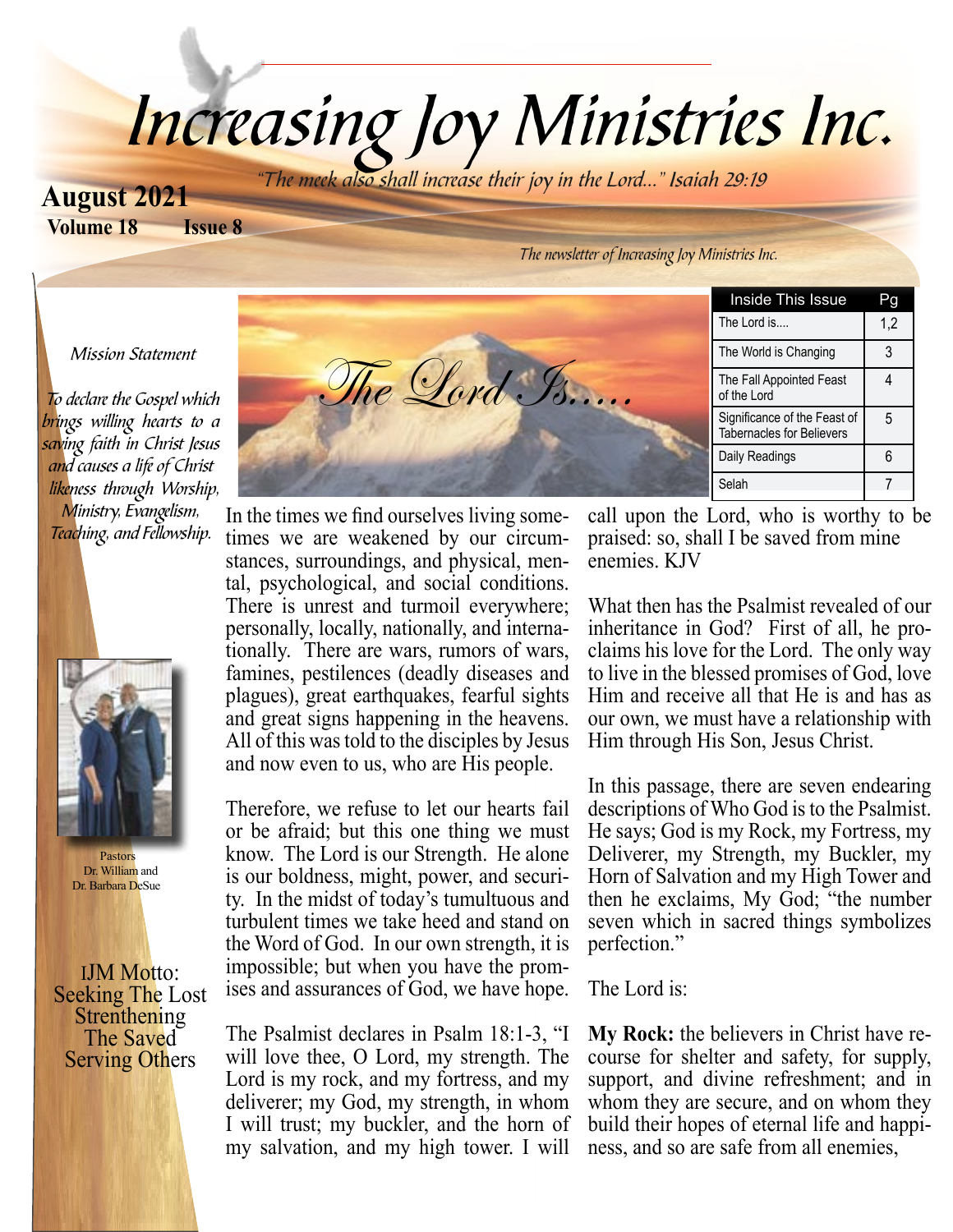Psalm 18:1-3 I love you, LORD, my *strength.* The LORD is my *rock*, my *fortress* and my *deliverer*; my God is my rock, in whom I take refuge, my *shield* and the *horn* of my salvation, my *stronghold*. I called to the LORD, who is worthy of praise, and I have been saved from my enemies. 虛

and from all danger. Christ is called a Rock on these accounts. Psalm 61:2 states "From the end of the earth will I cry unto thee, when my heart is overwhelmed: lead me to the rock that is higher than I." That Rock is Christ Jesus, our Lord.

**(My Fortress or garrison);** so we who love God are kept in and by the power of God as in a garrison, 1 Peter 1:5 states, "Who are kept by the power of God through faith unto salvation ready to be revealed in the last time."

**(My Deliverer);** He delivers us out of all afflictions, and from all temptations, and out of the hands of all enemies; from a body of sin and death at last, and from wrath to come.

**(My God);** the strong and mighty One, who is able to save, and who is the covenant God and Father of His people.

**(My Strength);** in whom I will trust; which His people are enabled to do even under very distressing and discouraging circumstances.

**(My Buckler);** or shield; He who protects and defends from all enemies, and preserves from the fiery darts of Satan. (Ephesians 6)

**(My Horn of Salvation);** The horn is the emblem at once of irresistible strength, courage and of dignity. A "horn of salvation" is a source of excellency and might, whence "salvation" or deliverance comes to those who

trust in God. He defends His people and drives the enemies before Him. He always gives us the victory. 1 Corintheans 15:57 exclaims, "But thanks be to God, which giveth us the victory through our Lord Jesus Christ."

**(My High Tower);** my Retreat, my Savior, who saves me from violence; such is the name of the Lord, where the righteous run and are safe, He is the peak of safety.

These various descriptions show the fulness of safety in our God, the various ways He has to deliver His people from their enemies, and secure them from danger; and the psalmist beholding and claiming his interest in him under all these characters, rendered him exceeding lovely and delightful; and each of them contain a reason why he loved him, and why, in the strength of grace, he determined to love "Him.

In today's times, there should be a people who know their God. When the world is going topsy turvy; whirling in the uncertainties of life, God has a people who intimately know Him as all of these descriptions and so much more.

May you today find solace in the fact that our God reigns, is alive, and cares for His people. This is the time to share testimonies that show Who He is and what He can do in hearts, minds, lives, and situations. Now is the time to give people, "Jesus"; Him crucified, buried, resurrected, ascended and soon to return. He has and continues to do great things; whereof we are glad! (Psalm 126:3)

Pastors William and Barbara DeSue

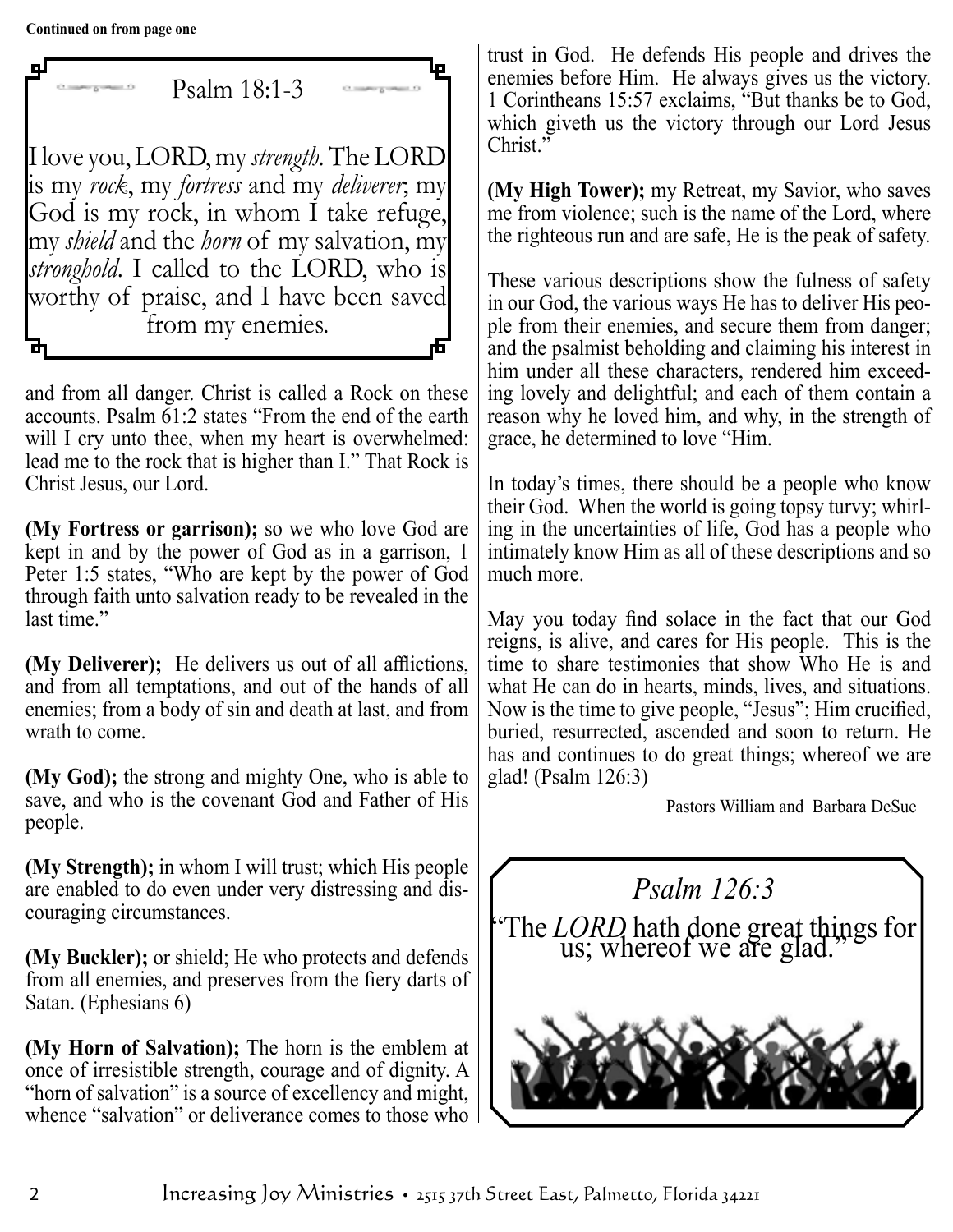## The World Is Changing

With the latest in a long line of diseases, pestilences and plagues, the latest COVID-19 (i.e. coronavirus), has brought with it, almost immediate changes to the way the world deals with pandemics. This latest virus, although incurable and deadly to some, is also the latest in a long line of strains of influenza, even only in this century including the Bird Flu, (H1N1), SARs, Swine Flu, mad cow, etc. The latest strain has hit the world completely off guard and in the scramble to find meaning in this latest challenge, mankind is bringing its fascination of mortality to the fore.

With full-scale media assaults and political banter, societies across the globe are looking to report the latest news concerning how to deal with the threat. The saints are faced with even greater challenges as they are tasked with finding meaning in social distancing which has closed the "church house". Brothers and sisters are tasked with maintaining the ties that bind us spiritually with our Maker, while keeping our eyes "towards where our help comes from, which is the Lord."

"I will lift up my eyes to the hills, from whence comes my help? My help comes from the Lord, Who made heaven and earth. He will not allow your foot to be moved; He who keeps you will not slumber." (Psalms 121 NKJV)

We may not have the answers to the drama that surrounds current events, but we do know that this latest worldwide crisis is one that comes in a long succession of events that speaks to the Lord's soon return. The end is near, but the war against disease, pestilence and even physical altercations against nations do not determine God's timeframes.

"But when you hear of wars and rumors of wars, do not be troubled; for such things must happen, but the end isnot yet." (Mark 13:7 NKJV)

"For nation will rise against nation, and kingdom against kingdom. And there will be earthquakes in various places, and there will be famines and troubles. These are the beginnings of sorrows." (Mark 13:8 NKJV)

Saints are admonished to find strength and solace in the Word of God, making sure to move closer to His grace. It is through God that we find our guidance in these troubling times. We must understand that today is today and tomorrow is tomorrow, but we serve the maker of heaven and earth. He desires us to look to Him, while setting our face like a flint, guiding all those who desire to know Him, an opportunity to do just that.

"For the Lord God will help Me; Therefore I will not be disgraced; Therefore I have set My face like a flint, And I know that I will not be ashamed." (Isaiah 50:7 NKJV)

He will never shame His people if they become the "lighthouse", keeping calm in the midst of a world gone haywire. Even in the possibilities of uncertainty, God lets us know that in the absence of life, we are still guaranteed to be with Him.

"So we are always confident, knowing that while we are at home in the body we are absent from the Lord." (2 Corinthians 5:6 NKJV)

We are the stones built on His foundation. The inheritance has been set the moment we decided to not fall into the world's standard. Let's spread the Word, encourage one another and be there for all those around us.

"Behold, I lay in Zion

A chief cornerstone, elect, precious,

And he who believes on Him will by no means be put to shame." (1 Peter 2:6 NKJV)

Brother Wenston DeSue

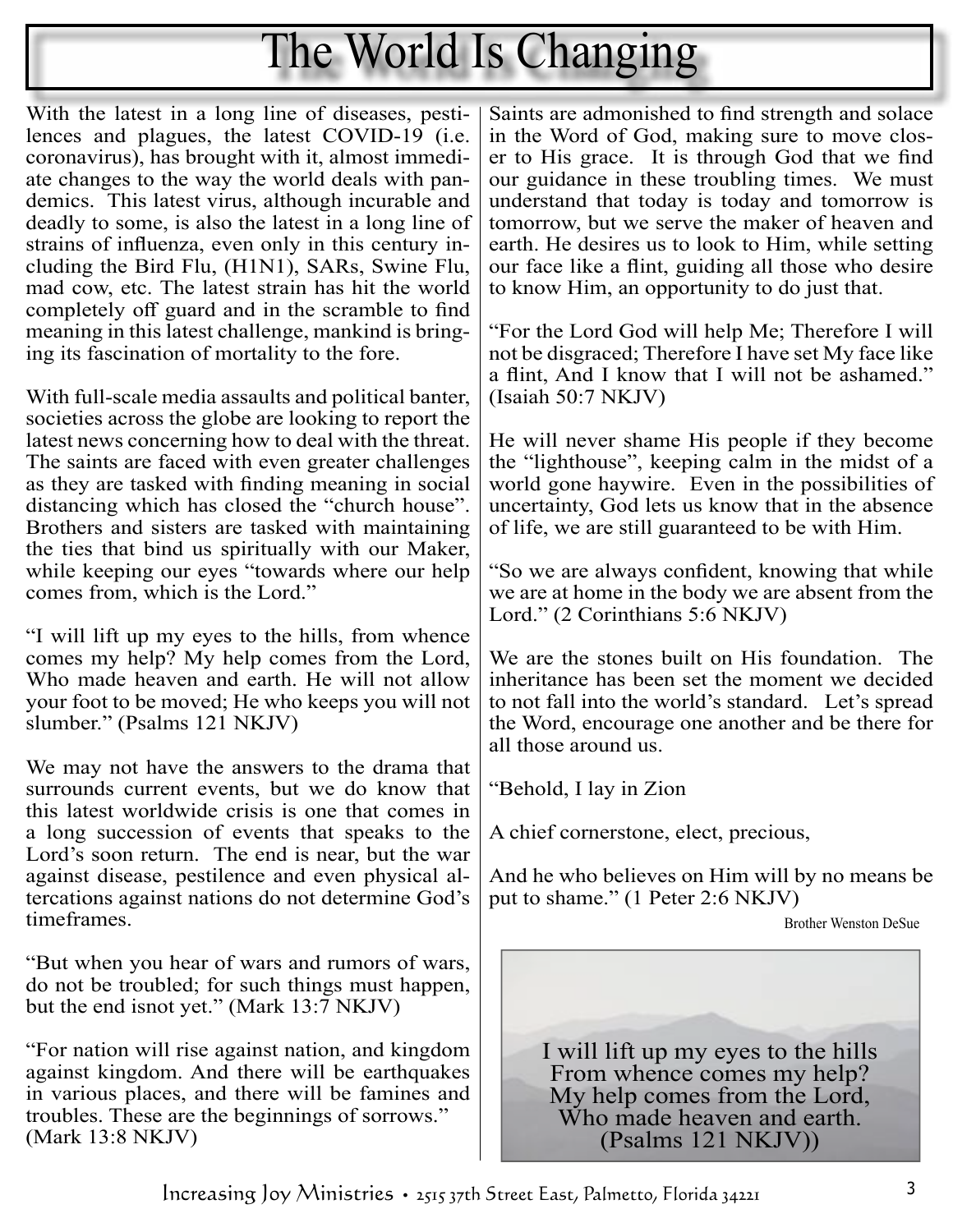## $\sim$  The Fall Appointed Feasts of The Lord  $\sim$

These are my appointed feasts, the appointed feasts of the Lord, which you are to proclaim as sacred assem- blies. (Leviticus 23:2)

Christians are not obligated to keep the Old Testament feasts. But as we seek to understand their significance and fulfillment in Christ, these feasts invite us to re- member and celebrate Jesus's fulfillment of the Hebrew Scriptures (Matthew 5:17)

#### **1. Feast of Trumpets (September 6 - 8, 2021)**

The Feast of Trumpets, or Rosh Hashanah (Leviticus. 23:23–25; Numbers 29:1–6). Because our Gregorian cal- endar (based on the sun) is different from the Jewish calendar (based on the moon and sun), this feast actually marks the start or "head" of the Jewish new year. On this day, a trumpet or shofar was sounded to call people to repentance and prepare them for God's great judg- ment.

Just as God's voice sounded like a trumpet to the Israel- ites on Mt. Sinai (Hebrews 12:18–19), so also the voice of Jesus, the word of God himself (John 1:1), will sound like a trumpet as he returns to his people (Revelation 1:10; 4:1). Christ will descend from heaven, angels will gather his elect, the dead will be raised imperishable, the final battle will begin, and we will all be changed (Mat- thew 24:31; 1 Corinthians 15:52; 1 Thessalonians 4:16). Like the start of a new year, this will usher in the new eternal age.

#### **2. Day of Atonement (September 15 - 16, 2021)**

Ten days after the Feast of Trumpets is the Day of Atonement, or Yom Kippur (Leviticus 23:26–32; Numbers 29:7–11). This was a day for God's people to confess sins, repent, make atonement, and seek forgiveness.

On this day, a priest would enter the most holy place, sprinkle blood from one goat on the altar to atone for sins, and symbolically transfer the people's sins onto a scapegoat before releasing it into the wilderness to die. this the most somber and holy day of the year, and many believe it is when God seals his judgments on people in the book of life.

Christians now see that this pointed ahead to the one time sacrifice of Christ, which atones for the sins of the world; Jews and Gentiles alike (Romans 3:25; 1 John 2:2). As our great high priest, he entered the most holy place by his own blood, making a way for us to approach God's throne of grace (Hebrews 4:14–16). Christ is also

represented by the scapegoat, as he took on our sins and was led out of the city to die (Hebrews 13:12).

Our final redemption is purchased not by man, but by God himself; accomplished not by our works, but by grace through faith in Christ, Who is the true pro- pitiation for sin (Romans 3:23–25). After his return at the sound of the trumpet and a period of waiting, we too will see God's final judgment. As followers of the long-awaited Jesus Christ, we can be confident that our names will never be blotted from the book of life (Rev-<br>elation 3:5).

#### **3. Feast of Tabernacles (Septmeber 20 -27, 2021)**

The Feast of Tabernacles (Sukkot or the Feast of Booths/ Ingathering) (Leviticus. 23:33–43; Numbers 29:12–38), coinciding with the final harvest of the year. This joyful week celebrates God's provision as the Israelites lived in makeshift dwellings in the wilderness, whether with manna from heaven or water from the rock.

On the seventh day of the feast, Jesus, God "taberna- cling" among us (John 1:14)—declared that streams of living water would flow from the hearts of all who trust him (John 7:37–38). We now see that Jesus is the rock (1) Peter 2:4–5), the living water (John 4:10), and the bread of life (John 6:31–35). He has been God's provision for our deepest needs from the start. As the Israelites wan- dered through the wilderness between salvation at the exodus and entering the Promised Land, so we also are sojourners in a foreign land here on earth as we press on toward our eternal home with Christ.

As the Feast of Tabernacles celebrates a final harvest and feast following a trumpet sound and day of atonement, we also believe that after Jesus's return will come at har- vest: the sons of evil will be destroyed, and the righteous in Christ will be gathered into our Father's kingdom to shine like the sun (Matthew 13:36–43) and feast forever at the marriage supper of the lamb (Revelation 19:6–9).

All Scripture Points to Jesus

It is to Jesus that Moses and all the Old Testament prophets bear witness (Luke 24:27; Acts 10:43), and by his resurrection the promised good news has been fulfilled (Acts 13:32–33). When we fix our eyes on and point others to Jesus, we are filled with even greater awe and deeper faith in this Author of Life (Hebrews 12:2; Acts 3:15) who's been masterfully weaving his story through all time, in all people, over all the earth and who will do so to the end.

4 Increasing Joy Ministries • 2515 37th Street East, Palmetto, Florida 34221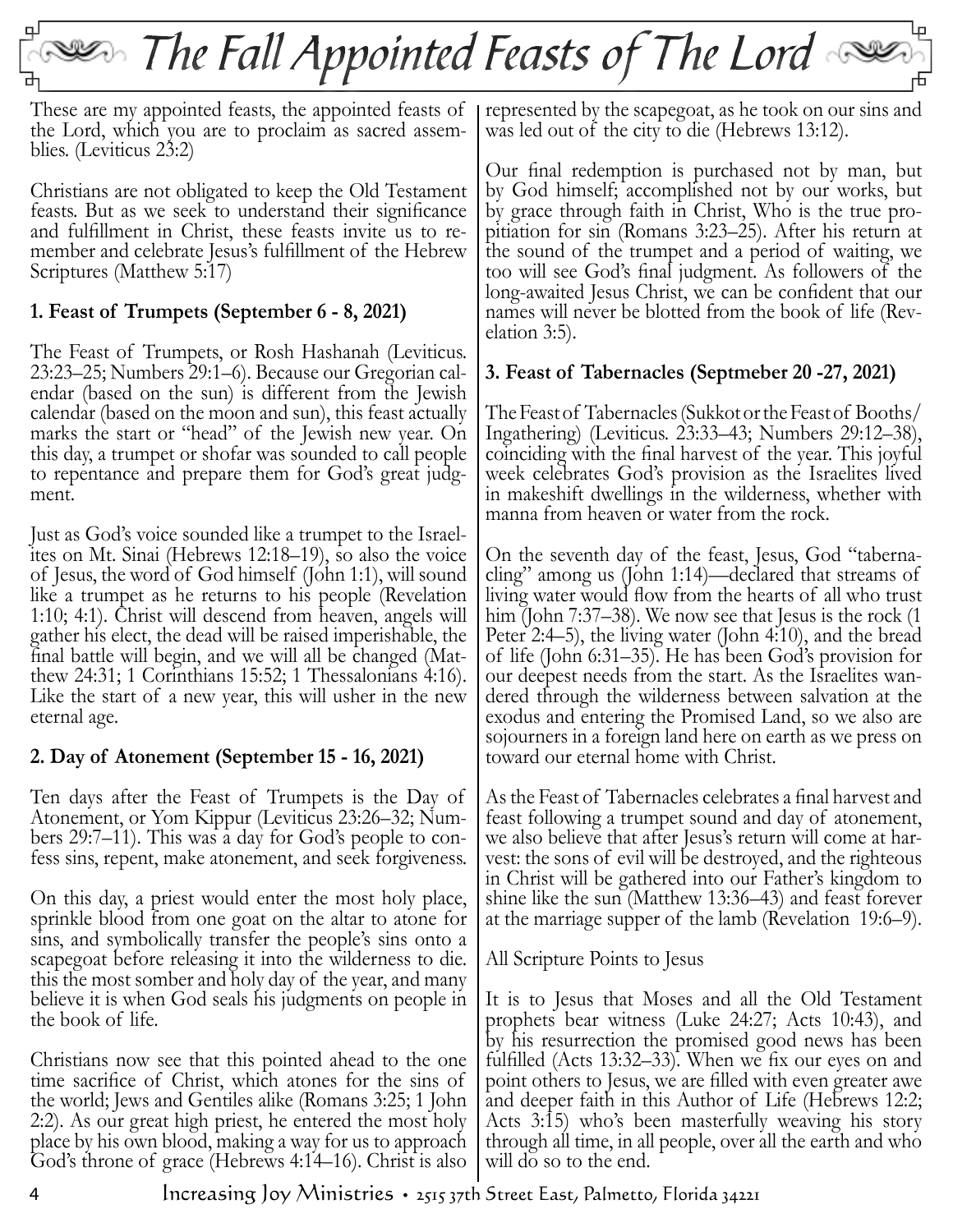### Significance of the Feast of Tabernacles for Believers

The Feast of Tabernacles started lasts for seven days. It is the seventh and final appointed festival given to ancient Israel and is rich with symbolism for believers in Jesus.

The feast is also called 'Sukkot' which is the Hebrew word for 'booths' or 'tents. In the Old Testament, God instructed the Is raelites to live in tents for seven days (Leviticus 23:42) and the tradition continues to this day! In Israel this week there will be thousands of makeshift tents or 'Sukkahs' that people will dine and sometimes sleep in. It all serves as a reminder of when God led the Israelites by his presence in the Sinai desert as they lived in tents and that the Lord provided for their every need.

But this feast also pointed the Israelites to a time when God would again 'tabernacle' with his people, in the future. As Christians, this is something we can joyfully celebrate, and it's something the early (largely Jewish) Church understood. See for example, John 1:14 which can be translated: "The Word [Jesus] became flesh and tab ernacled among us.

Here are 3 things Christians should understand about this Biblical Festival:

1. Jesus used the festival to reveal his messianic identity Jesus not only celebrated the feast but also declared one of his most famous messianic revelations during it.

During the time of Christ, the Feast of Tabernacles had come to be known as simply 'The Feast'. The celebrations pointed toward a future time of messianic hope and salvation. This was especially seen during the 'water libation' and 'illumination' ceremonies.

During the water libation ceremony, the temple priests gathered a pitcher of water from the pool of Siloam and poured it out on the altar inside the Temple. The pouring out of the water ex pressed Israel's hope for future rains to produce an abundant har vest. However, at the time of Jesus, Israel was spiritually destitute. They were living under Roman rule. Even the Holy of Holies was empty and dry. This moment in the feast wasn't just a cry for physical rain, but a desperate cry that God would pout out his spirit - the 'living water' they longed for.

It was during the height of this ceremony, on the final day of the feast, that Jesus chose to stand up and say in a loud voice: "Let anyone who is thirsty come to me and drink. Whoever believes in me, as Scripture has said, rivers of living water will flow from within them" (John 7:37-38).

Jesus was telling them the solution to their spiritual drought is found in him, the true water of life – what a declaration! No wonder when he said this, some declared, "This is the Messiah" (John 7:41).

2. Jesus used the festival to reveal himself as "the light of the world"

The 'Illumination of the temple' was another important ceremo-

ny during the feast. It involved the lighting of four golden oil-fed lamps in the Court of Women. These lamps were 75 feet high menorahs and candelabras that were lit in the temple at night to remind Israel of the pillar of fire that had led them in their wil derness journey. The light was so bright that it is said to have illuminated the entire city.

This ceremony was also a reminder that God had promised to send a light to renew Israel's glory, release them from bondage, and restore their joy. This was the context for Jesus' declaration: "I am the light of the world. Whoever follows me will never walk in darkness, but will have the light of life." (John 8:12).

The people knew that the promise of light was intrinsically linked with the messianic hope. The light of this ceremony only lit up Je rusalem and would eventually be extinguished. But Jesus claimed to be the eternal 'Light of the world'.

In this statement he was implying that he was not just a good teacher, or a prophet but the light of God - the same light that led them through the wilderness in Sinai; the shekinah glory of God that they were crying out for. The very real presence of God.

3. The Feast points ahead to Christ's return

The Feast of Tabernacles is also a prophetic feast that looks to the future age. The end of Zachariah alludes to this truth by placing the Feast of Tabernacles at the center of God's future kingdom on earth where all nations will worship him (Zachariah 14:16).

It points towards a time when God will again tabernacle on earth, when Jesus comes and restores all things.

"Look! God's tabernacle is now among the people, and he will dwell with them. They will be his people, and God himself will be with them and be their God. He will wipe every tear from their eyes. There will be no more death or mourning or crying or pain, for the old order of things has passed away." (Revelation 21:3-4)

Revelation goes on to describe the New Jerusalem, which con tains two features of the feast's theme of water and light. There is a 'river of life' and the city has no need for the sun or moon because the Glory of God is it's light. The lamb (Jesus) is its lamp.

What it means for believers

It is a time to reflect and thank God for his provision and pres ence in our lives, and to remember that he is the source of our security and hope, not man-made structures.

It is also a time to rejoice in the present, knowing that we have access to the living water and the light of the world that taberna cles in our heart.

Finally, it is a time to look forward to his return, when God re stores all things, and know that our role is to invite people into this Kingdom where the light does not end and there is living water that gives eternal life.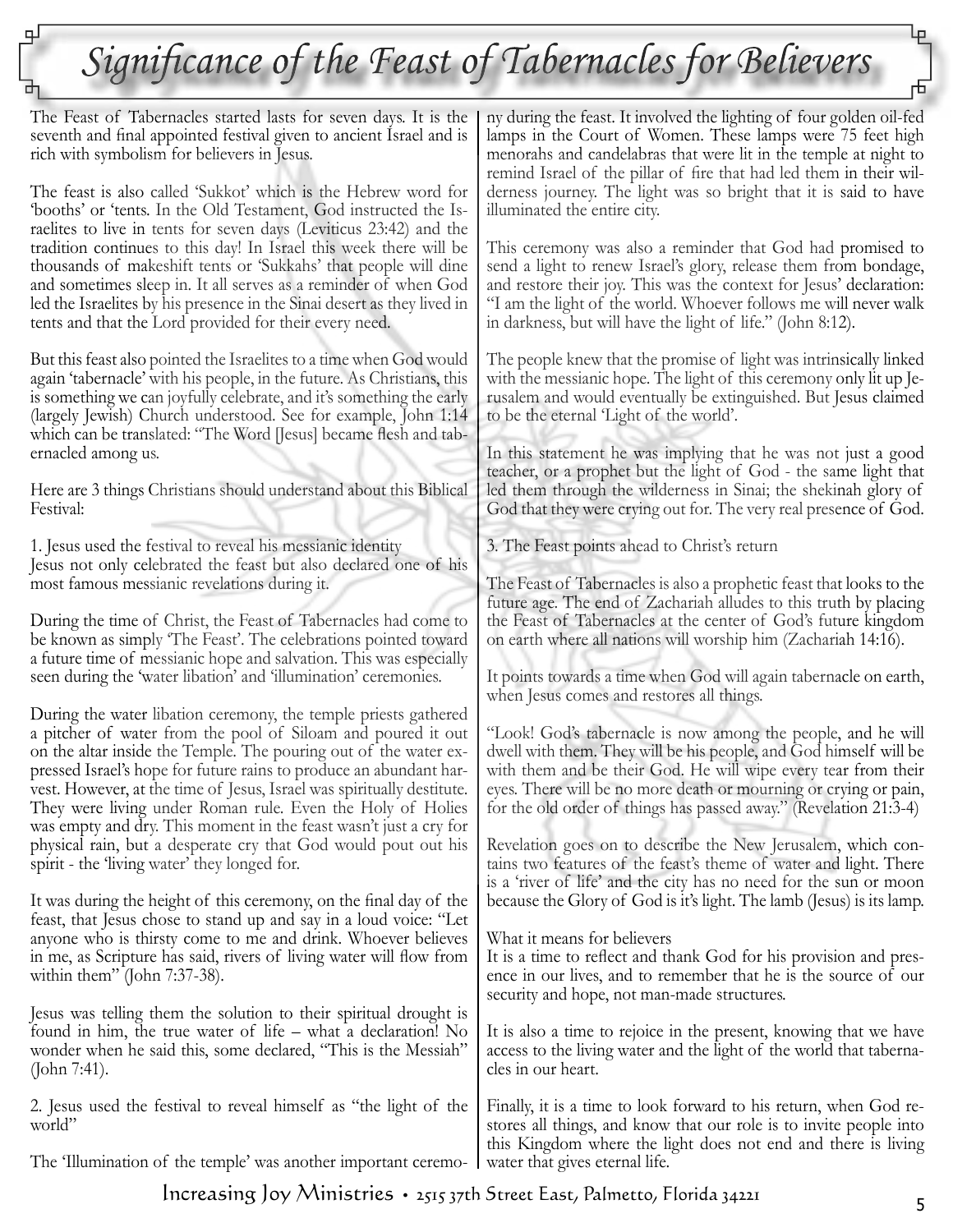

 For the vision is yet for an appointed time, but at the end it shall speak, and not lie: though it tarry, wait for it; because it will surely come, it will not tarry. Habakkuk 2:3



It is definitely summertime. It is hot outside. Be mindful of the importance of maintaining good hydration. Water is a must! If you are exercising or working in the elements, you may need to replace electrolytes. Seek out sports hydration. Be mindful of the sugars & calories as you select your sports hydration.

The appropriate performance hydration can rehydrate your cells, maximize muscle performance, & minimize muscle tis sue breakdown to protect against muscle cramps. Remember, your health matters...

Minister Marjani Jones



Day 13: Proverbs 28:1 Day 14: Isaiah 35:4 Day 15: Isaiah 40:26 Day 16: Isaiah 40:29

Day 29: James 5:8 Day 30:1 Peter 3:5-6

Day 31: Revelation 2:10

Corneil le spending 10 minales cectes dan le mudilale and tefleil en Ged's West. Write down what you have gleaned from each day's scripture.

If you do not wish to receive this newsletter please call 941-721-0684 or e-mail us at increasingjoy@verizon.net

6 Increasing Joy Ministries • 2515 37th Street East, Palmetto, Florida 34221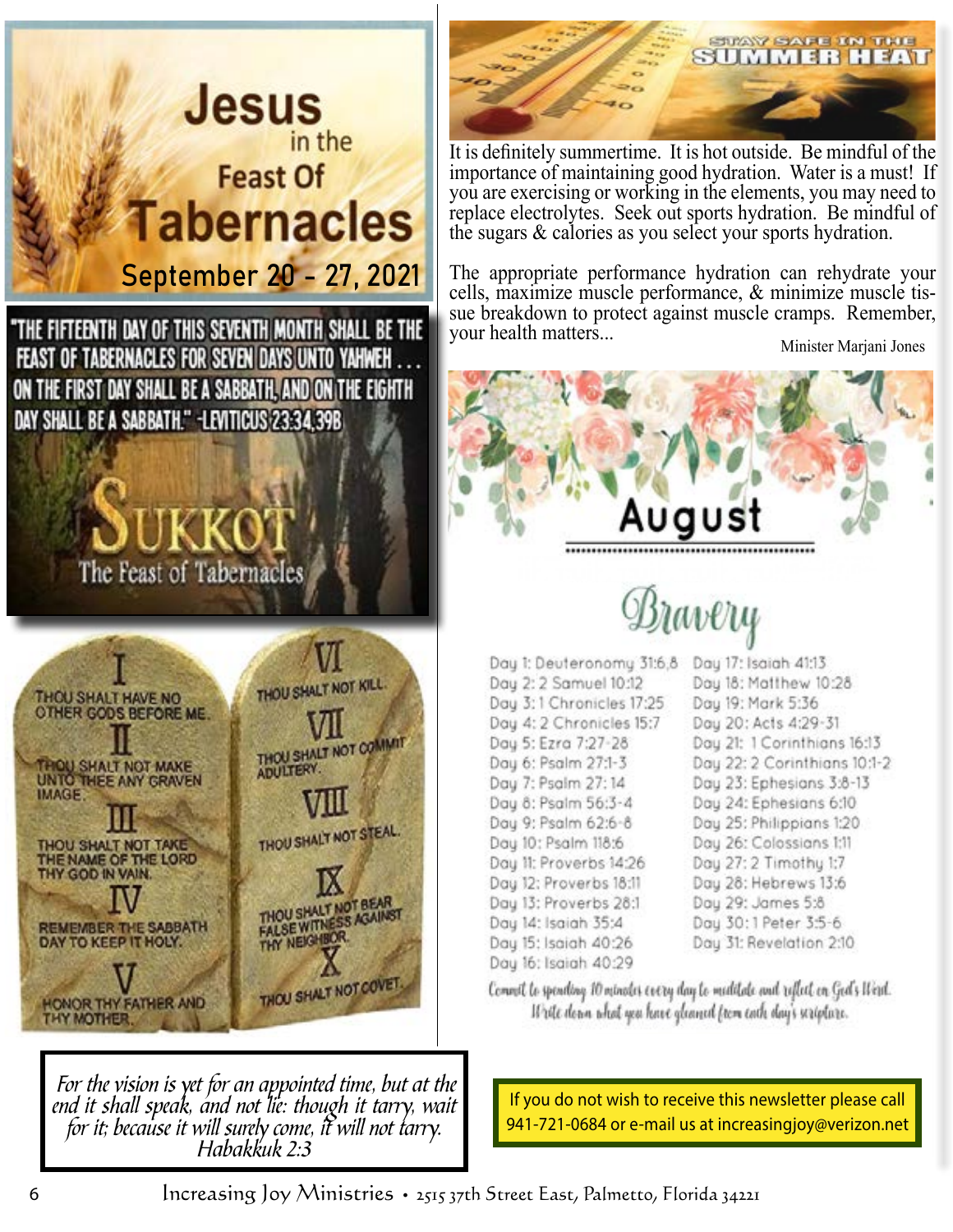

SELAH!



Luke 21:36

"Watch ye therefore, and pray always, that ye may be accounted worthy to escape all these things that shall come to pass, and to stand before the Son of man."

A time will come when instead of shepherds feeding the sheep, the church will have clowns entertaining the goats. Charles Spurgeon

We need to realize that the Bible says to "test the spirits" and warns very strongly that the Last Days will be a time of "seducing spirits" and great deception. Andrew Strom

Be always on the watch, and pray that you may be able to escape all that is about to happen, and that you may be able to stand before the Son of Man." Luke 21:36

During the last times, men will be lovers of plea- sure more than lovers of God. When you think of our sports-driven society, and our media-driven society, and our leisure-driven society, then you understand we are living in the last days. Jerry Falwell

But mark this: There will be terrible times in the last days. People will be lovers of themselves, lovers of money, boastful, proud, abusive, dis- obedient to their parents, ungrateful, unholy, without love, unforgiving, slanderous, with-<br>out self-control, brutal, not lovers of the good, treacherous, rash, conceited, lovers of pleasure liness but denying its power. Have nothing to do with such people. 2 Timothy 3:1-5

Are you still diligently living for God and serv- ing Him, even in these last days? Now is not the time to ease up, but to charge forward and con- tinue living for the Lord. Paul Chappell

And this gospel of the kingdom will be preached in the whole world as a testimony to all nations, and then the end will come. Matthew 24:14

God has given us much in these last days, and where much is given much will be required. Smith Wigglesworth

Now the Spirit speaketh expressly that in the lat ter times some shall depart from the faith, giving heed to seducing spirits and doctrines of devils. 1 Timothy 4:1



The LORD hath done great things for us; whereof we are glad. The LORD hath done great things for us; whereof we are glad. (Psalm 126:3 KJV:)





The New Fellowship/Worship Center

#### Mission Statement

 To declare the Gospel which brings willing hearts to a saving faith in Christ Jesus and causes a life of Christ likeness through Worship, Ministry, Evangelism, Teaching, and Fellowship.